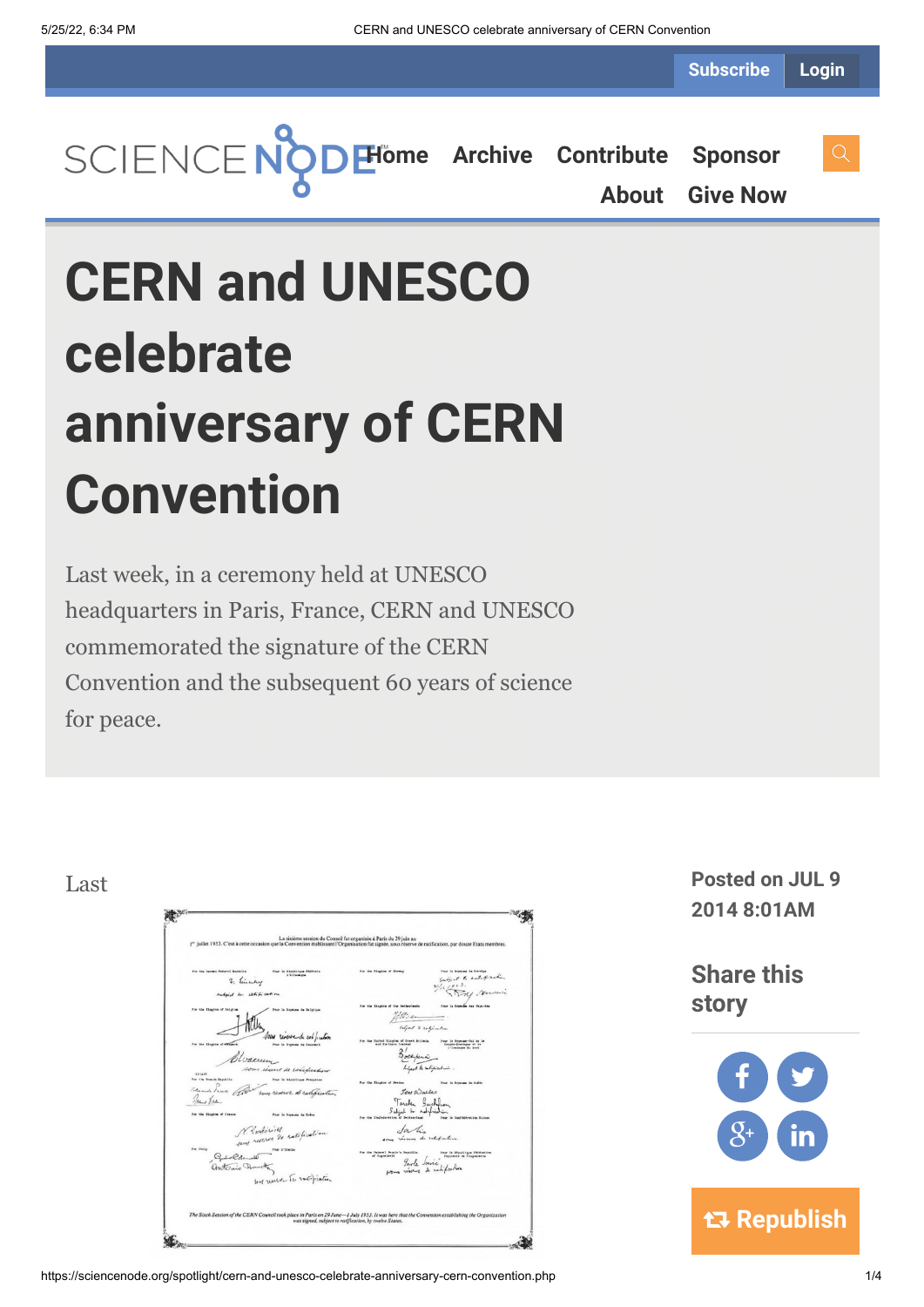*The sixth session of the CERN Council took place in Paris, from 29 June to 1 July 1953. It was here that the Convention establishing CERN was signed, subject to ratification, by 12 states. Front page image and above image both courtesy CERN. Click for large version.*

week, in a ceremony held at UNESCO headquarters in Paris, France, CERN and UNESCO commemorated the signature of the CERN Convention and the subsequent 60 years of science for peace.

On 1 July 1953 in Paris, under the auspices of [UNESCO](http://www.unesco.org/new/en/media-services/single-view/news/cern_celebrates_its_60th_anniversary_at_unesco-1/back/9597/#.U7KUUfmSzZh), 12 founding [member states](http://home.web.cern.ch/about/member-states) signed the Convention that led, in 1954, to the establishment of the European Organization for Nuclear Research.

The Convention entered into force on 29 September 1954, the official date of the laboratory's foundation. CERN was created with a view to relaunching fundamental research in Europe in the aftermath of the second world war, and 60 years on it has become one of the world's most successful examples of scientific collaboration. For 60 years, CERN has brought together scientists from all around the globe and has provided society with numerous benefits through research, innovation, and education.

"CERN's philosophy of openness and transparency is expressed in its Convention," emphasises Rolf Heuer, director-general of CERN. "CERN's commitments, as laid down in the text, to carry out purely fundamental research and to make all of its

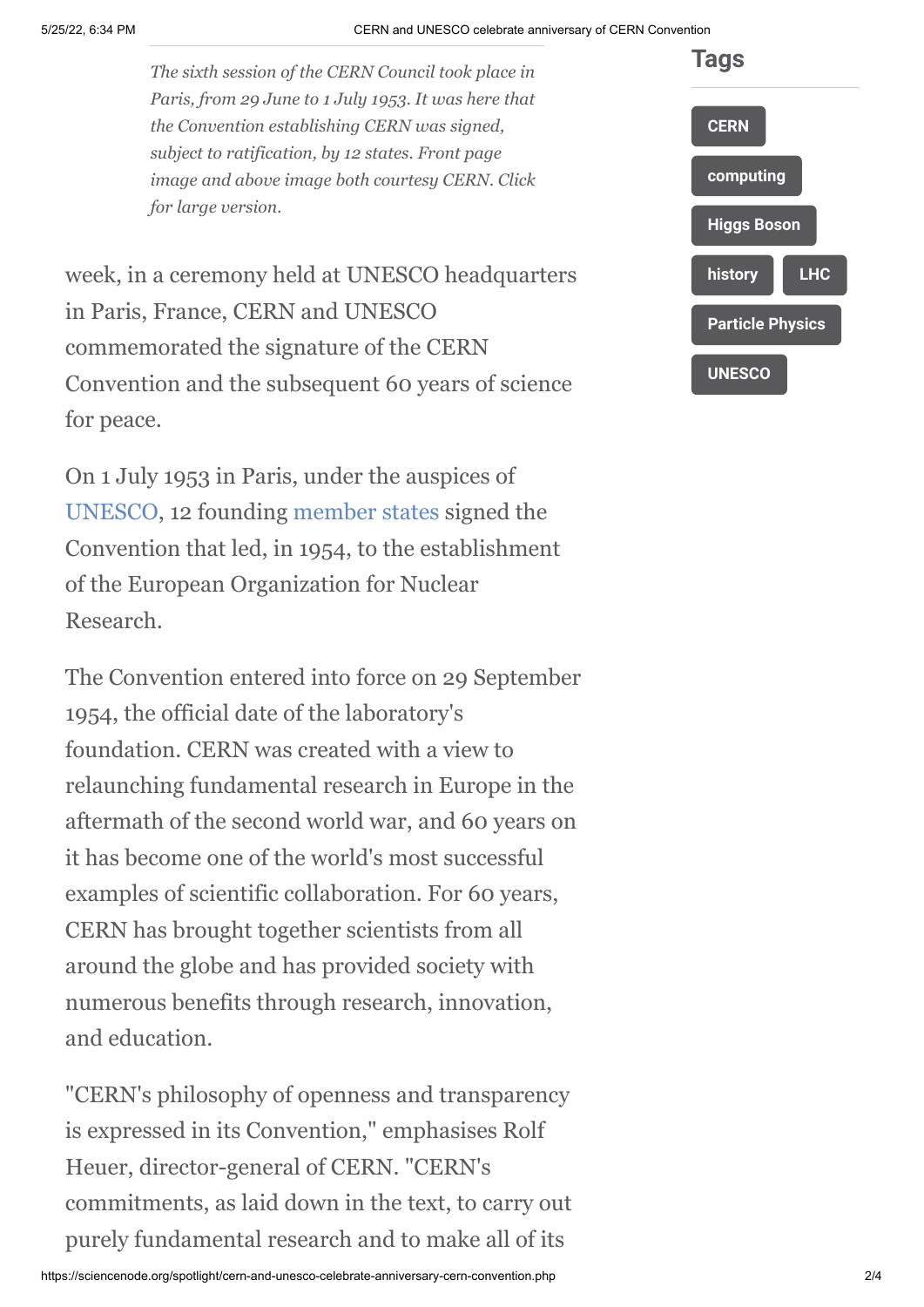work public, have made an important contribution to the laboratory's attractiveness. These commitments have ensured peaceful collaboration between scientists from all countries."



*CERN has made some spectacular scientific breakthroughs over the last 60 years. Watch the video to discover the key role computing has played in enabling this research. Also, you can read more about the history of computing at CERN [here](http://information-technology.web.cern.ch/about/computer-centre/computing-history). Video courtesy CERN IT Department.*

many successes that have defined CERN's history, it is a great source of pride for UNESCO to have contributed to the organization's creation. The initiative proves that international scientific cooperation, which is at the heart of UNESCO's mandate, is essential and should be strengthened all over the world to enable the construction of the CERNs of tomorrow," says the director-general of UNESCO, Irina Bokova.

*Read more in the original version of this article by* Corinne Pralavorio on the CERN 60th Anniversary website, [here](http://cern60.web.cern.ch/en/content/cern-and-unesco-celebrate-anniversary-signature-cern-convention).